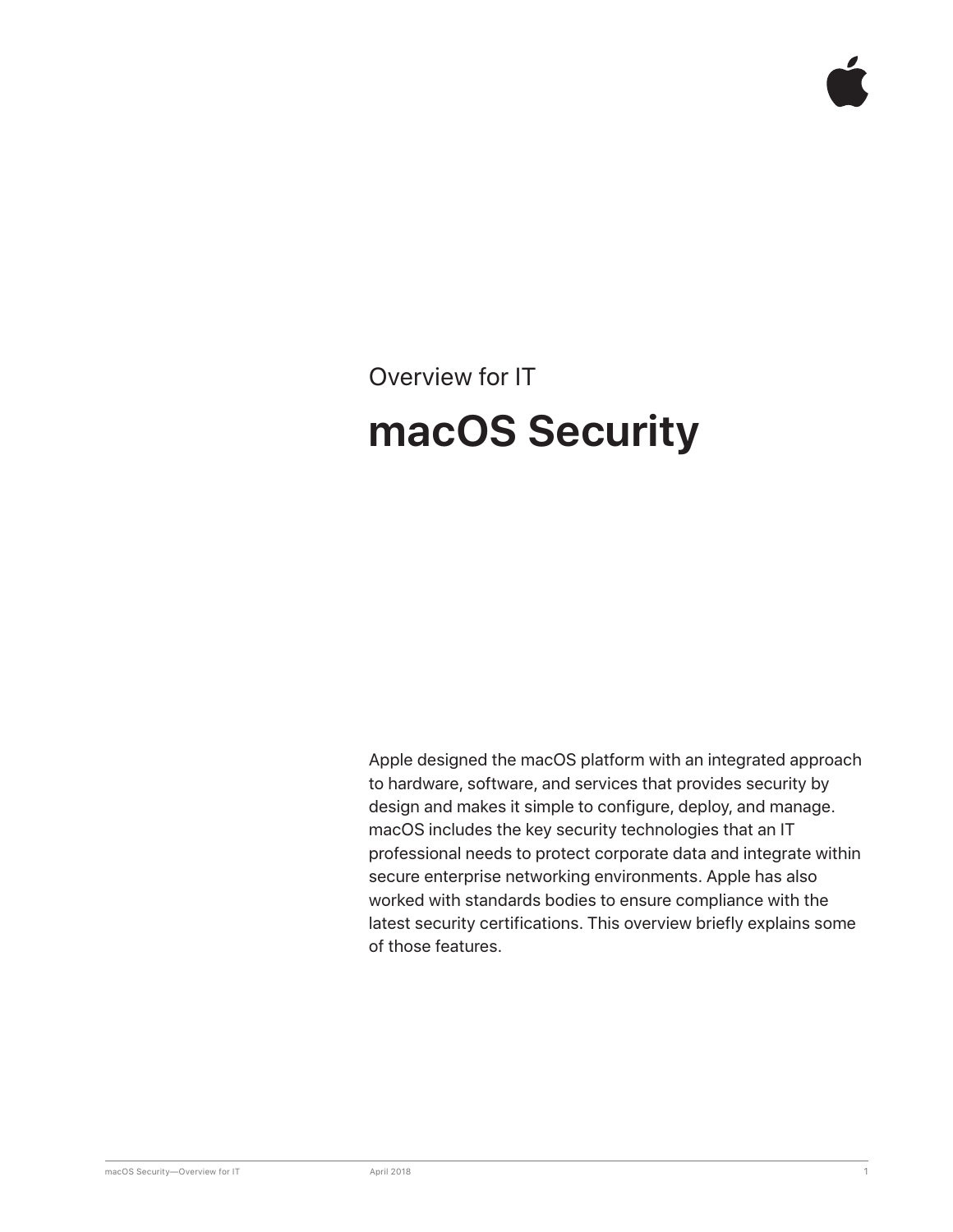This document is organized into the following topic areas:

- **• System security:** The integrated and secure software that forms the foundation of macOS.
- **• Encryption and data protection:** The architecture and design that protects user data if the device is lost or stolen.
- **• App security:** The systems that protect the Mac from malware and enable apps to run securely and without compromising platform integrity.
- **• Authentication and digital signing:** The facilities included in macOS for credential management and support of industry-standard technologies such as smart cards and S/MIME.
- **• Network security:** Industry-standard networking protocols that provide secure authentication and encryption of data in transit.
- **• Device controls:** Methods that allow management of Apple devices, prevent unauthorized use, and enable remote wipe if a device is lost or stolen.

For more information about macOS deployment and management, refer to the macOS Deployment Reference at **help.apple.com/deployment/macos**.

For information on security features of Apple services not covered in this document, refer to the "iOS Security Guide" at **www.apple.com/business/docs/iOS\_Security\_Guide.pdf**.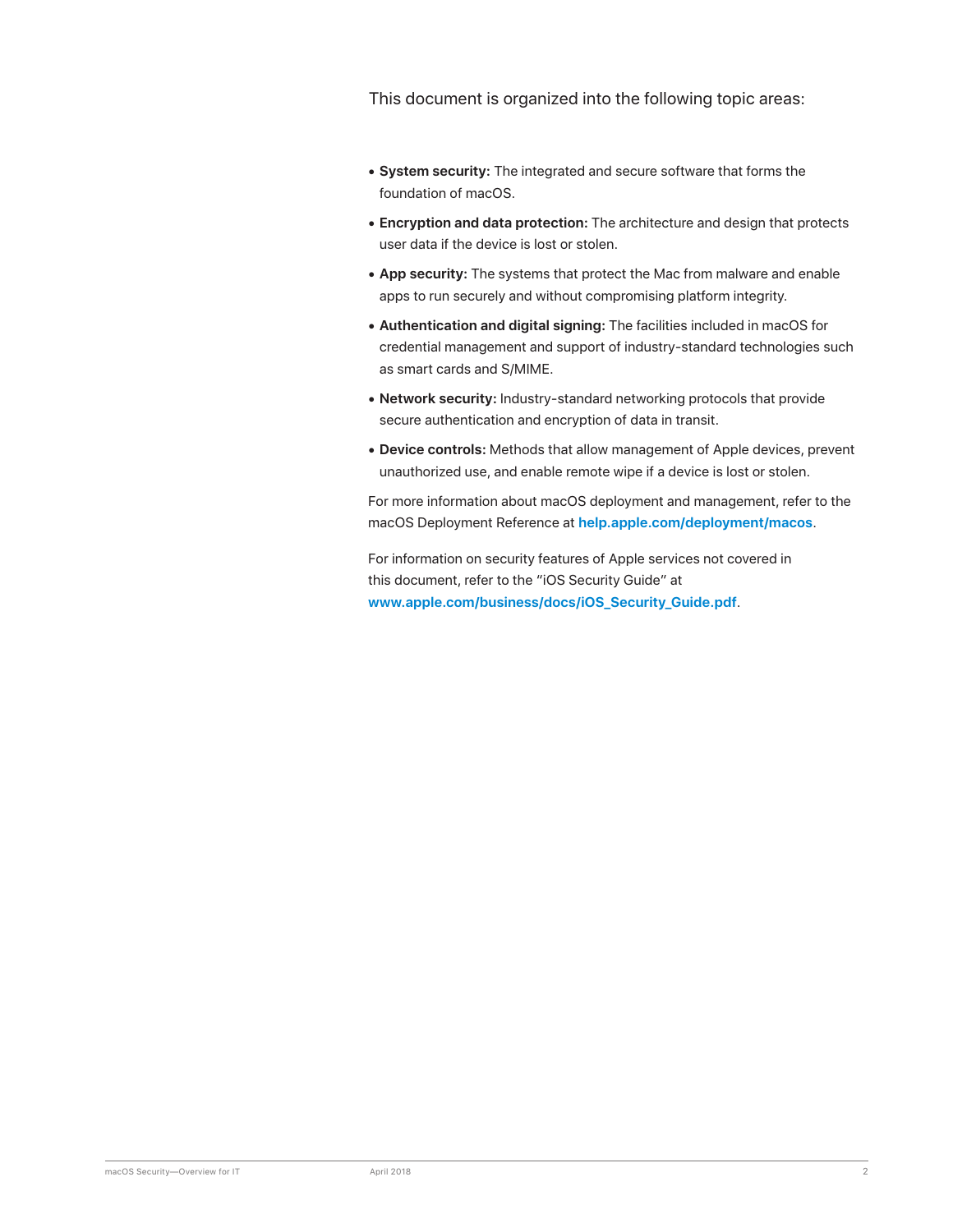# System Security

macOS system security is designed so that both software and hardware are secure across all core components of every Mac. This architecture is central to security in macOS, and never gets in the way of device usability.

#### UNIX

The macOS kernel—the heart of the operating system—is based on the Berkeley Software Distribution (BSD) and the Mach microkernel. BSD provides basic file system and networking services, a user and group identification scheme, and many other foundational capabilities. BSD also enforces access restrictions to files and system resources based on user and group IDs.

Mach provides memory management, thread control, hardware abstraction, and interprocess communication. Mach ports represent tasks and other resources, and Mach enforces access to the ports by controlling which tasks can send a message to them. BSD security policies and Mach access permissions constitute the essential foundation of security in macOS, and they're critical to enforcing local security.

The kernel's security is essential to the security of the entire operating system. Code signing protects the kernel and third-party kernel extensions, as well as other system libraries and executables developed by Apple.

#### User permission model

An important aspect of Mac security is the granting or denying of access permissions (sometimes called access rights). A permission is the ability to perform a specific operation, such as gaining access to data or to execute code. Permissions are granted at the level of folders, subfolders, files, and apps, as well as for specific data in files, app capabilities, and administrative functions. Digital signatures identify the access rights of apps and system components. macOS controls permissions at many levels, including the Mach and BSD components of the kernel. To control permissions for networked apps, macOS uses networking protocols.

Mandatory access controls macOS also uses mandatory access controls policies that set security restrictions created by the developer, which can't be overridden. This approach is different from discretionary access controls, which permit users to override security policies according to their preferences. Mandatory access controls aren't visible to users, but they're the underlying technology that helps enable several important features, including sandboxing, parental controls, managed preferences, extensions, and System Integrity Protection.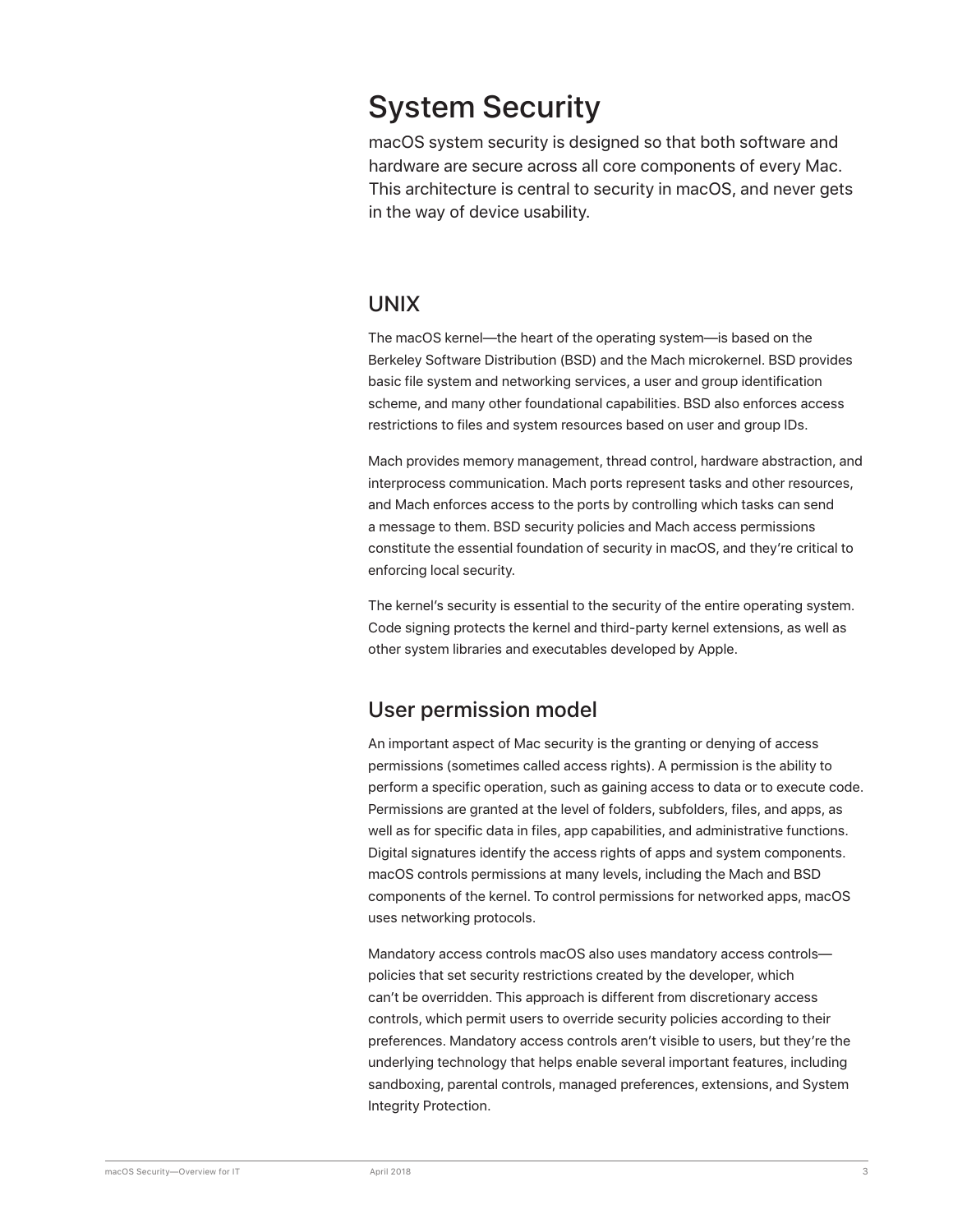# System Integrity Protection

OS X 10.11 or later includes system-level protection, called System Integrity Protection, which restricts components to read-only in specific critical file system locations to prevent malicious code from executing or modifying them. System Integrity Protection is a computer-specific setting that's on by default when you upgrade to OS X 10.11; disabling it removes protection for all partitions on the physical storage device. macOS applies this security policy to every process running on the system, regardless of whether it's running sandboxed or with administrative privileges.

For more information about these read-only areas of the file system, see the Apple Support article "About System Integrity Protection" at support.apple.com/HT204899.

#### Kernel extensions

macOS provides a kernel extension mechanism to allow dynamic loading of code into the kernel without the need to recompile or relink. Because these kernel extensions (KEXTs) provide both modularity and dynamic loading, they're a natural choice for any relatively self-contained service that requires access to internal kernel interfaces, such as hardware device drivers or VPN apps.

To improve security on the Mac, user consent is required to load kernel extensions installed with or after installing macOS High Sierra. This is known as User-Approved Kernel Extension Loading. Any user can approve a kernel extension, even if they don't have administrator privileges.

Kernel extensions don't require authorization if they:

- Were installed on the Mac before upgrading to macOS High Sierra.
- Are replacing previously approved extensions.
- Are allowed to load without user consent by using the spctl command available when booted from the macOS Recovery partition.
- Are allowed to load via mobile device management (MDM) configuration. Starting with macOS High Sierra 10.13.2, you can use MDM to specify a list of kernel extensions that will load without user consent. This option requires a Mac running macOS High Sierra 10.13.2 that's enrolled in MDM either via the Device Enrollment Program (DEP) or via user-approved MDM enrollment.

For more information about kernel extensions, see the Apple Support article "Prepare for changes to kernel extensions in macOS High Sierra" at support.apple.com/HT208019.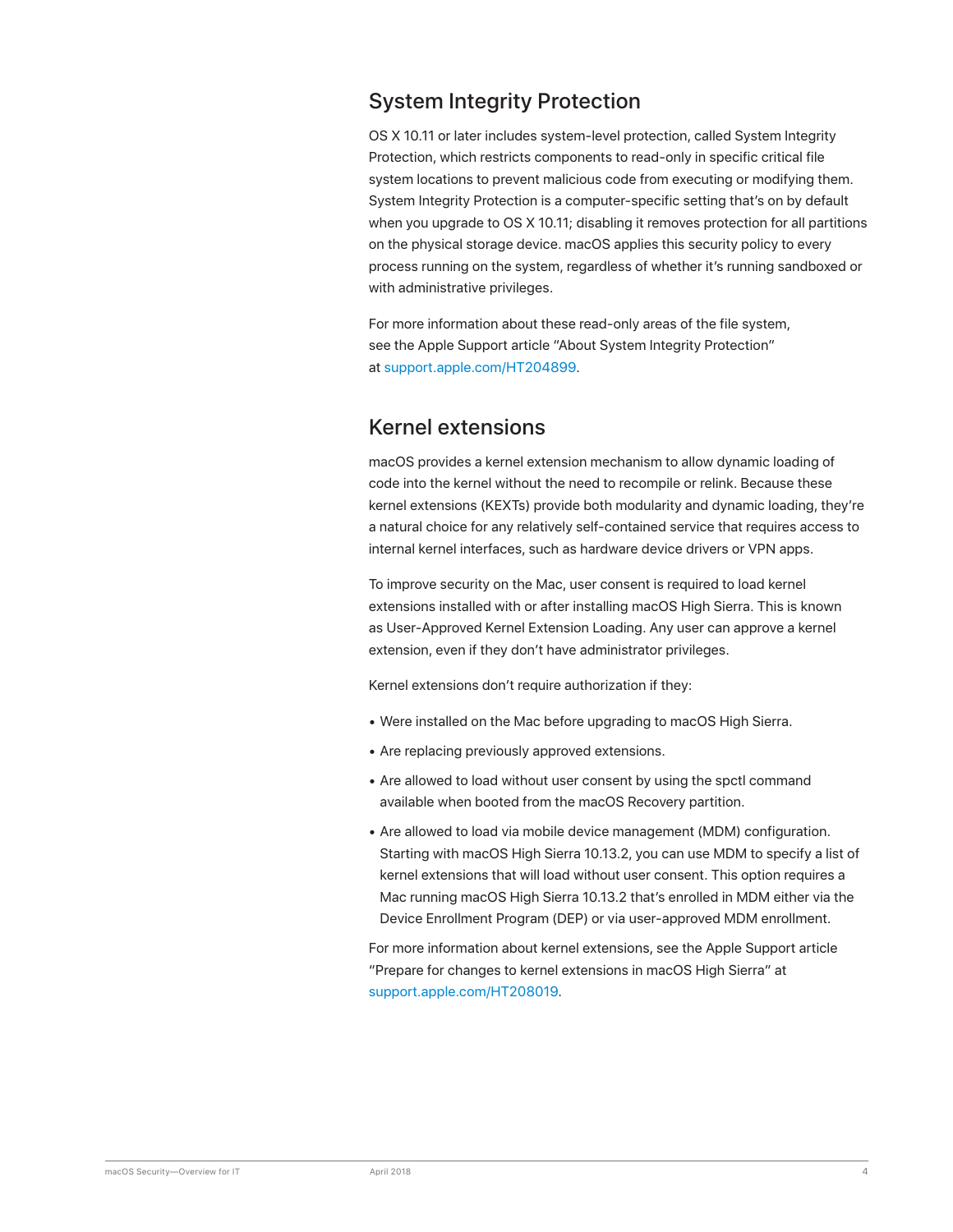### Firmware password

macOS supports the use of a password to prevent unintended modifications of firmware settings on a specific system. This firmware password is used to prevent the following:

- Booting from an unauthorized system volume
- Alteration of the boot process, such as booting into single-user mode
- Unauthorized access to macOS Recovery
- Direct memory access (DMA) through interfaces such as Thunderbolt
- Target disk mode, which requires DMA

Note: The Apple T2 chip in iMac Pro prevents users from being able to reset the firmware password, even if they gain physical access to the Mac. On a Mac that does not have the T2 chip, additional precautions must be taken to prevent users from gaining physical access to the internals of the Mac.

#### Internet recovery

Mac computers automatically try to start up from macOS Recovery over the Internet when they're unable to start up from the built-in recovery system. When that happens, a spinning globe instead of an Apple logo appears during startup. Internet recovery enables a user to reinstall the latest version of macOS or the version that shipped with their Mac.

macOS updates are distributed through the App Store and performed by the macOS Installer, which leverages code signatures to ensure the integrity and authenticity of the installer and its packages prior to installation. Similarly, the Internet Recovery service is the authoritative source for the operating system that shipped with a particular Mac.

For more information about macOS Recovery, see the Apple Support article "About macOS Recovery" at support.apple.com/HT201314.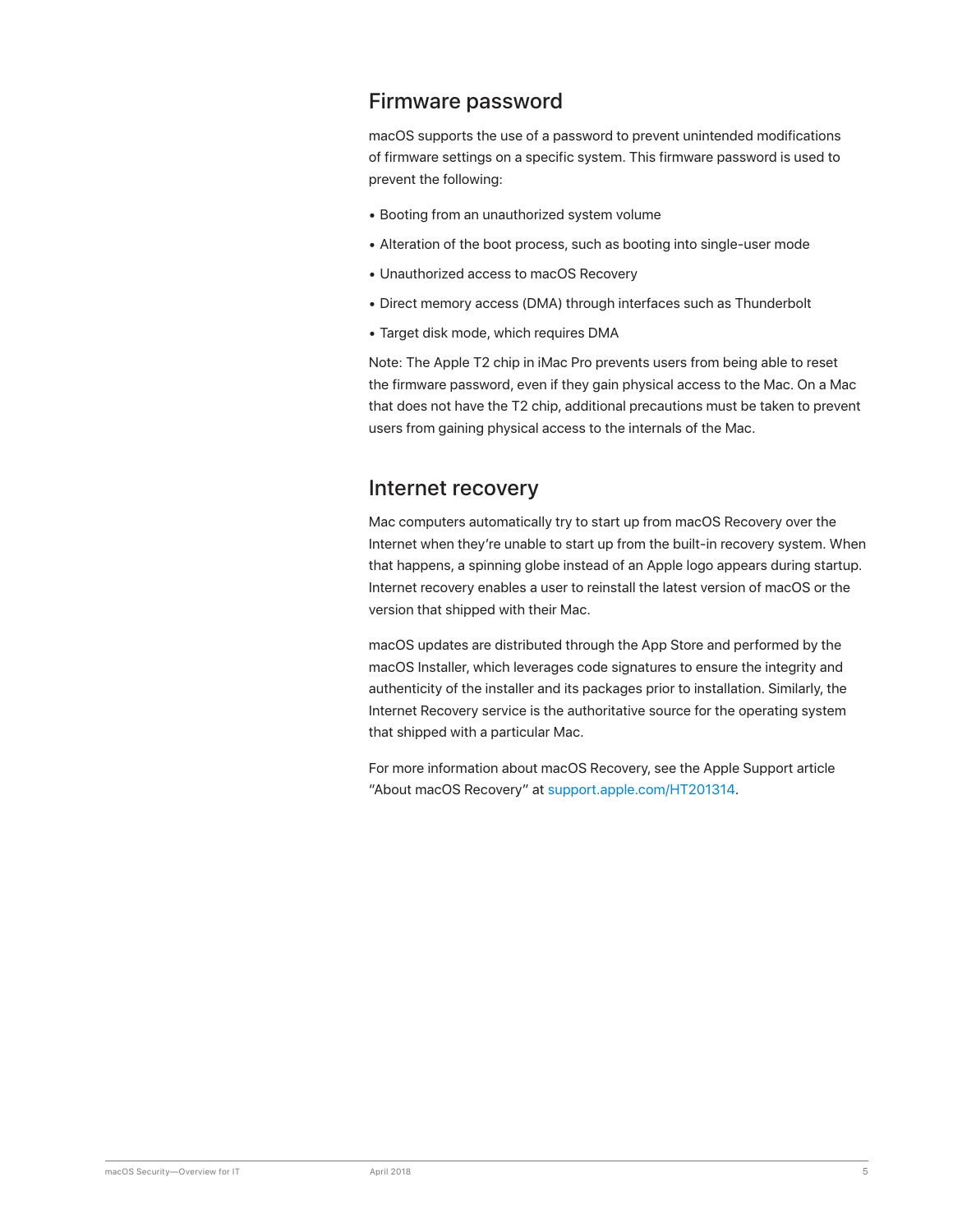# Encryption and Data Protection

#### Apple File System

Apple File System (APFS) is a new, modern file system for macOS, iOS, tvOS, and watchOS. Optimized for Flash/SSD storage, it features strong encryption, copy-on-write metadata, space sharing, cloning for files and directories, snapshots, fast directory sizing, atomic safe-save primitives, and improved file system fundamentals, as well as a unique copy-on-write design that uses I/O coalescing to deliver maximum performance while ensuring data reliability.

APFS allocates disk space on demand. When a single APFS container has multiple volumes, the container's free space is shared and can be allocated to any of the individual volumes as needed. Each volume uses only part of the overall container, so the available space is the total size of the container, minus the space used in all volumes in the container.

For macOS High Sierra, a valid APFS container must contain at least three volumes, the first two of which are hidden from the user:

- Preboot volume: Contains data needed for booting each system volume in the container.
- Recovery volume: Contains the Recovery Disk.
- System volume: Contains macOS and the User folder.

# Encrypted disk images

In macOS, encrypted disk images serve as secure containers in which users can store or transfer sensitive documents and other files. Encrypted disk images are created using Disk Utility, located in /Applications/Utilities/. Disk images can be encrypted using either 128-bit or 256-bit AES encryption. Because a mounted disk image is treated as a local volume connected to a Mac, users can copy, move, and open files and folders stored in it. As with FileVault, the contents of a disk image are encrypted and decrypted in real time. With encrypted disk images, users can safely exchange documents, files, and folders by saving an encrypted disk image to removable media, sending it as a mail message attachment, or storing it on a remote server.

#### ISO 27001 and 27018 certifications

Apple has received ISO 27001 and ISO 27018 certification for the information security management system (ISMS) for the infrastructure, development, and operations that support these products and services: Apple School Manager, iCloud, iMessage, FaceTime, Managed Apple IDs, and iTunes U, in accordance with the Statement of Applicability v2.1, dated July 11, 2017. Apple's compliance with the ISO standard was certified by the British Standards Institution (BSI).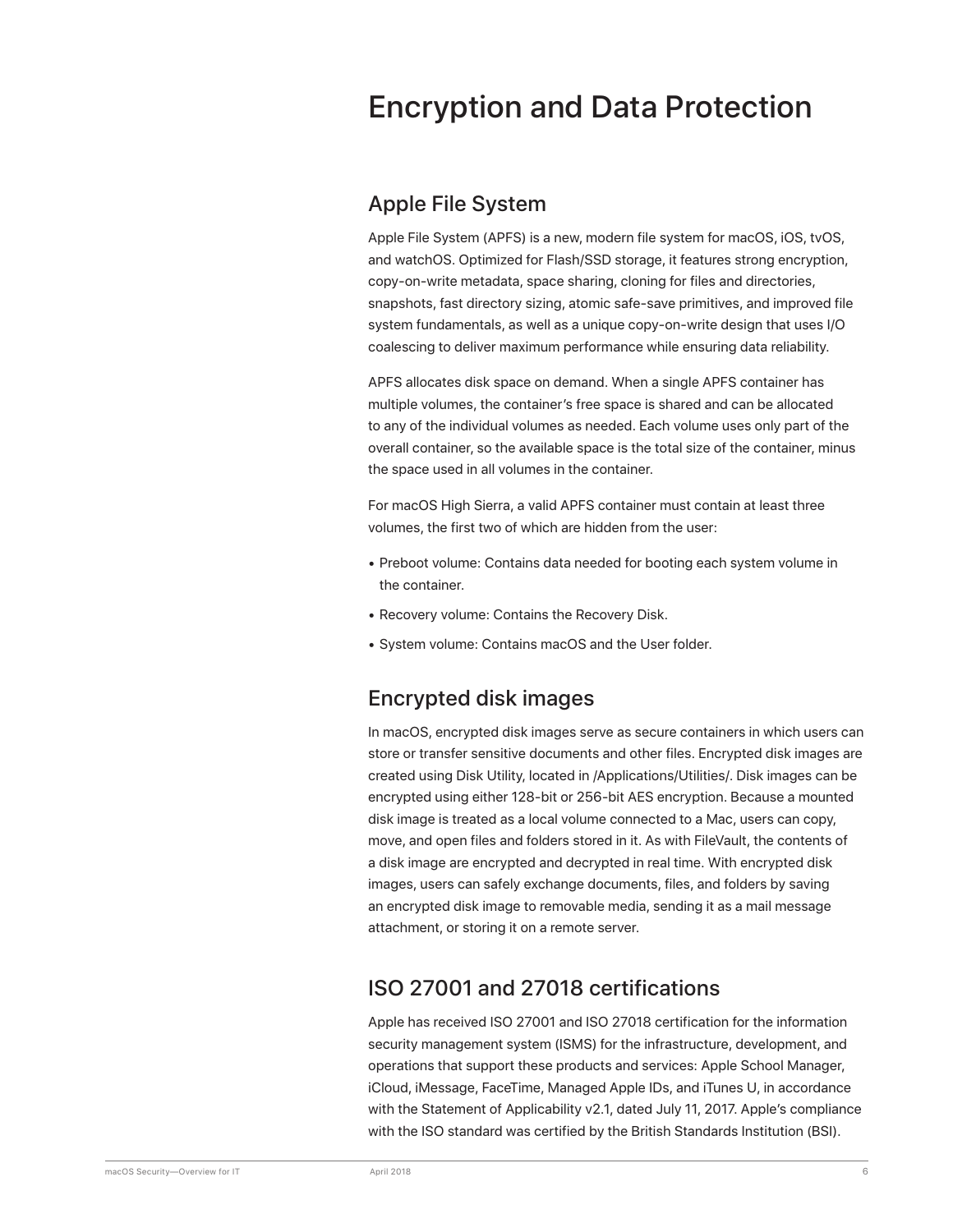To view the ISO 27001 and ISO 27018 certificates of compliance, see the BSI website:

www.bsigroup.com/en-GB/our-services/certification/certificate-andclientdirectory/search-results/?searchkey=company=apple&licencenumber= IS+649475

www.bsigroup.com/en-GB/our-services/certification/certificate-andclientdirectory/search-results/?searchkey=company=Apple&licencenumber=P II%20673269

# Cryptographic validation (FIPS 140-2)

The cryptographic modules in macOS have been repeatedly validated for compliance with U.S. Federal Information Processing Standards (FIPS) 140-2 Level 1 following each release since OS X 10.6. As with each major release, Apple submits the modules to CMVP for revalidation when the Mac operating system is released. This program validates the integrity of cryptographic operations for Apple apps and third-party apps that properly use macOS cryptographic services and approved algorithms. All Apple FIPS 140-2 Conformance Validation Certificates can be found on the CMVP vendor page. CMVP maintains validation status of cryptographic modules under two separate lists depending on their current status at csrc.nist.gov/groups/STM/cmvp/inprocess.html.

# Common Criteria Certification (ISO 15408)

Apple has previously achieved macOS certifications under the Common Criteria Certification program and is reengaging with an evaluation of macOS High Sierra against the Operating System Protection Profile (PP\_OSv4.1). Apple continues to evaluate and pursue certifications against new and updated versions of the Collaborative Protection Profiles (cPPs) available today. Apple has taken an active role within the International Technical Community (ITC) in developing cPPs that focus on evaluating key mobile security technology.

# Security certifications, programs, and guidance

Apple has worked with governments worldwide to develop guides that give instructions and recommendations for maintaining a more secure environment, also known as "device hardening" for high-risk environments. These guides provide defined and vetted information about how to configure and use built-in features in macOS for enhanced protection.

For the latest information on macOS security certifications, validations, and guidance, see the Apple Support article "Product security certifications, validations, and guidance for macOS" at support.apple.com/HT201159.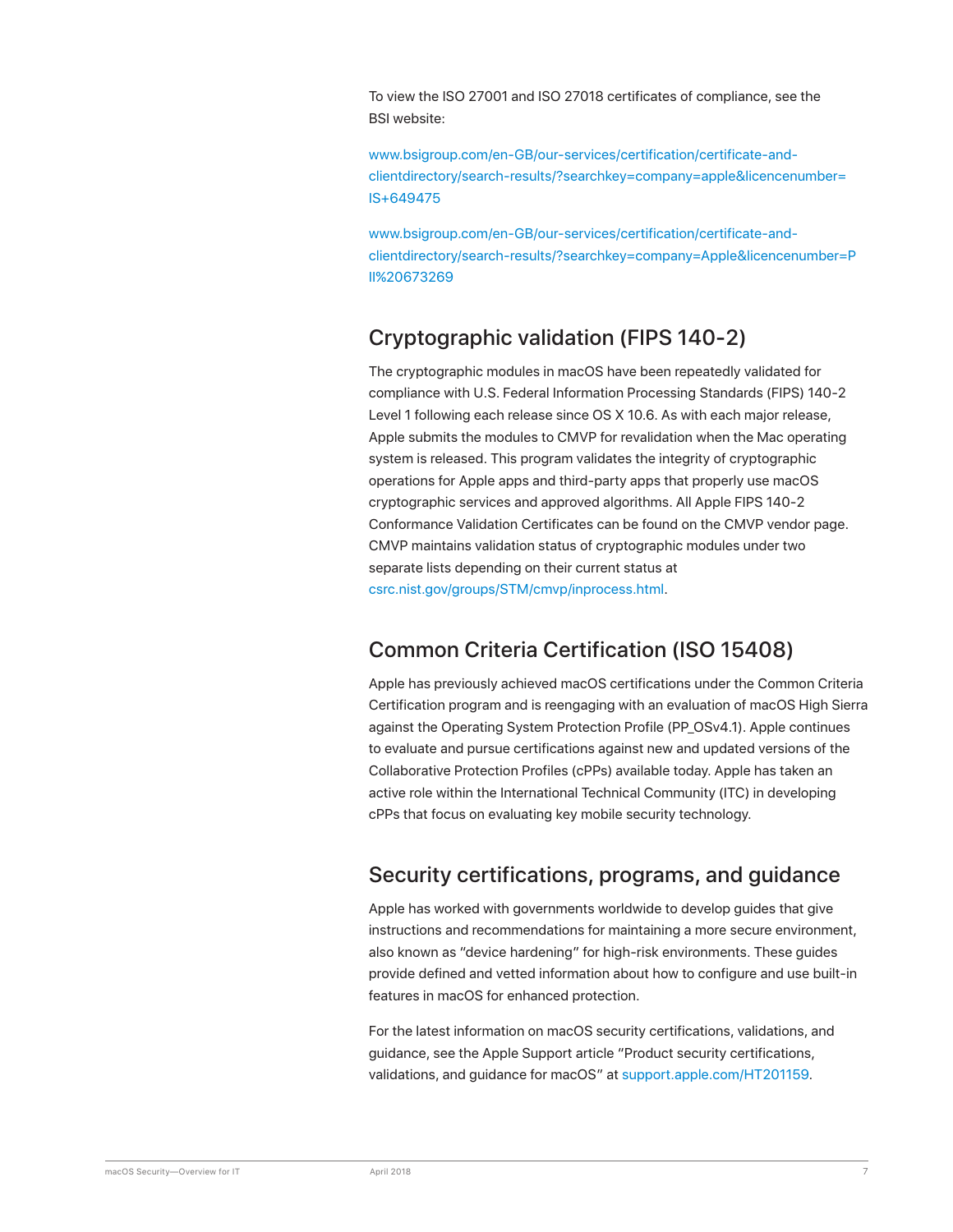# App Security

macOS includes built-in technologies to ensure that only trusted apps are installed and to help defend against malware. To ensure that legitimate apps can't be tampered with, macOS also includes a layered approach to app runtime protection and app signing.

#### Gatekeeper

To control the sources from which apps can be installed, macOS provides a feature called Gatekeeper. Gatekeeper allows users and organizations to set a required security level for installing apps.

With the most secure Gatekeeper setting, users can install only signed apps from the App Store. The default setting enables users to install apps from the

App Store and apps that have a valid Developer ID signature. This signature indicates that the apps were signed by a certificate issued by Apple and that they haven't been modified since. Gatekeeper can also be completely disabled via a Terminal command, if necessary.

In addition, Gatekeeper applies path randomization in some cases, including when apps are launched directly from an unsigned disk image or from the location to which they were downloaded and automatically unarchived. Path randomization makes apps available from an unspecified read-only location in the file system before launching. This prevents apps from accessing code or content using relative paths, but also prevents them from self-updating if they're launched from this read-only location. Using the Finder to move an app, for example, to the Applications folder means that path randomization will no longer be applied.

The major security benefit of the default protection model is that it provides broad ecosystem protection. Should a malware author manage to steal or otherwise obtain Developer ID signing capability and use it to distribute malware, Apple can quickly respond by revoking the signing certificate. This will halt further spread of the malware. Such protections undercut the economic model of most malware campaigns on the Mac and provide broad protections to all users.

Users can temporarily override these settings to install any app. Organizations can use their MDM solution to establish and enforce Gatekeeper settings, as well as to add certificates to the macOS trust policy for evaluating code signing.

#### XProtect

macOS includes built-in technology for the signature-based detection of malware. Apple monitors for new malware infections and strains, and updates XProtect signatures automatically—independent from system updates—to help defend Mac systems from malware infections. XProtect automatically detects and blocks the installation of known malware.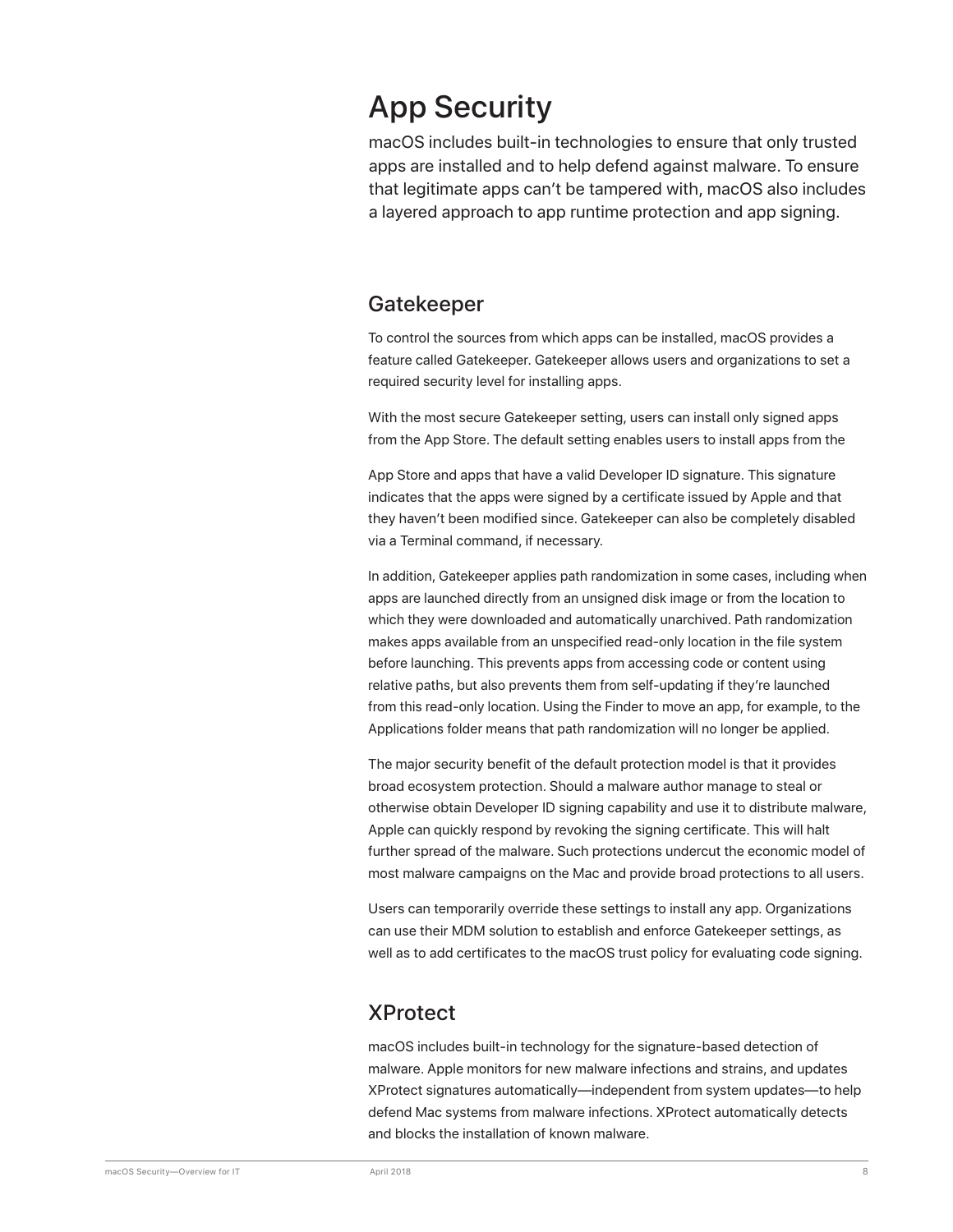### Malware removal tool

Should malware make its way onto a Mac, macOS also includes technology to remediate infections. In addition to monitoring for malware activity in the ecosystem to be able to revoke Developer IDs (if applicable) and issue XProtect updates, Apple also issues updates to macOS to remove malware from any impacted systems that are configured to receive automatic security updates. Once the malware removal tool receives updated information, malware is removed after the next restart. The malware removal tool doesn't automatically reboot the Mac.

### Automatic security updates

Apple issues the updates for XProtect and the malware removal tool automatically. By default, macOS checks for these updates daily. For more information on automatic security updates, see the Apple Support article "Mac App Store: Automatic security updates" at support.apple.com/HT204536.

### Runtime protection

System files, resources, and the kernel are shielded from a user's app space. All apps from the App Store are sandboxed to restrict access to data stored by other apps. If an app from the App Store needs to access data from another app, it can do so only by using the APIs and services provided by macOS.

# Mandatory app code signing

All apps from the App Store are signed by Apple to ensure that they haven't been tampered with or altered. Apple signs any apps provided with Apple devices. Many apps distributed outside the App Store are signed by the developer using an Apple-issued Developer ID certificate (combined with a private key) in order to run under default Gatekeeper settings.

Apps from outside the App Store are normally signed with an Apple-issued developer certificate as well. This lets you validate that the app is genuine and hasn't been tampered with. Apps developed in house should also be signed with an Apple-issued Developer ID so that you can validate their integrity.

Mandatory Access Controls (MAC) require code signing to enable entitlements protected by the system. For example, apps requiring access through the firewall must be code signed with the appropriate MAC entitlement.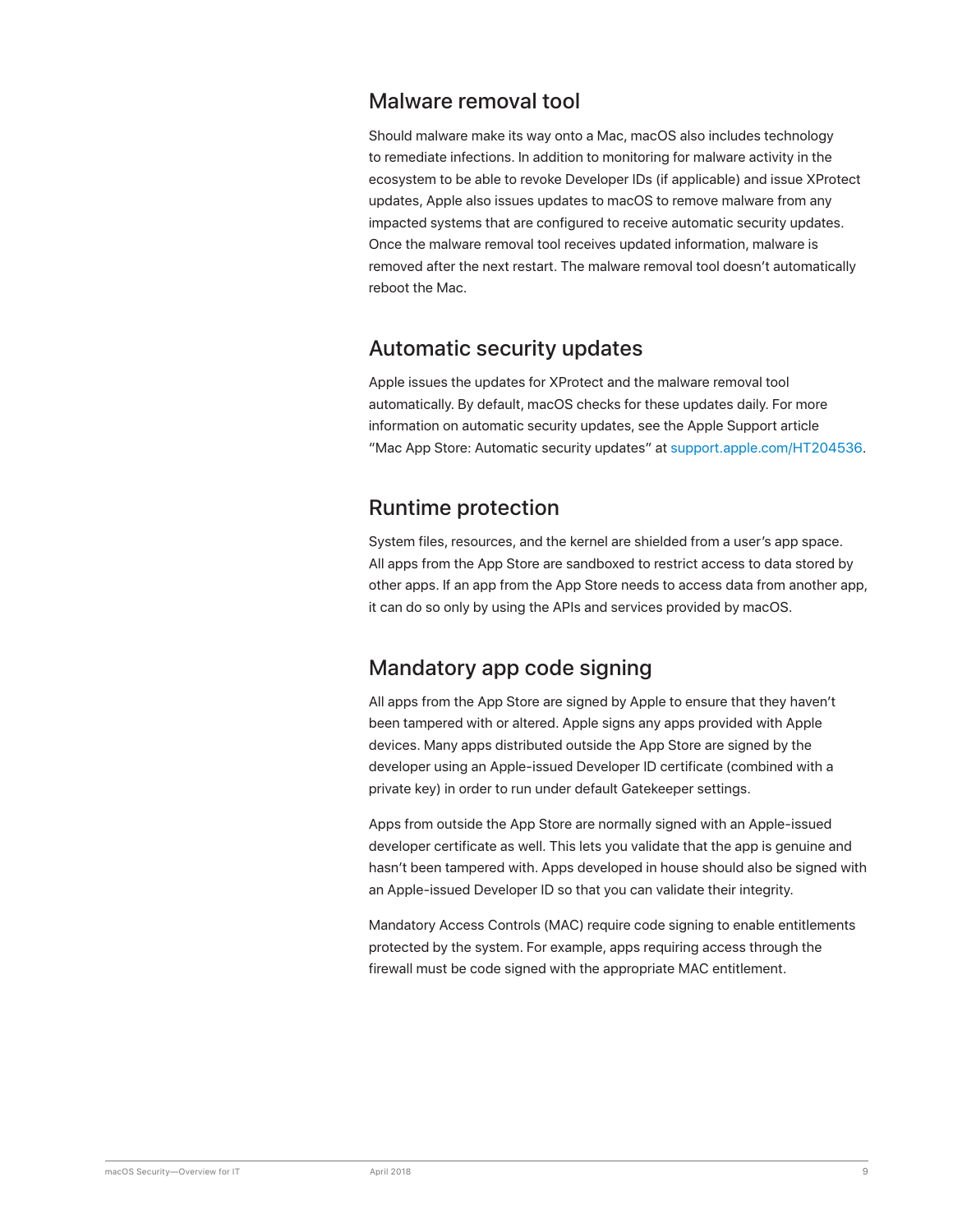# Authentication and Digital Signing

For convenient and secure storing of users' credentials and digital identities, macOS includes the Keychain and other tools to support authentication and digital signing technologies like smart cards and S/MIME.

#### Keychain architecture

macOS offers a repository called Keychain, which conveniently and securely stores user names and passwords, including digital identities, encryption keys, and secure notes. It can be accessed by opening the Keychain Access app in /Applications/Utilities/. Using a keychain eliminates the requirement to enter—or even remember—the credentials for each resource. An initial default keychain is created for each Mac user, though users can create other keychains for specific purposes.

In addition to user keychains, macOS relies on a number of system-level keychains that maintain authentication assets that aren't user-specific, such as network credentials and public key infrastructure (PKI) identities. One of these keychains, System Roots, is immutable and stores Internet PKI root certificate authority (CA) certificates to facilitate common tasks like online banking and e-commerce. You can similarly deploy internally provisioned CA certificates to managed Mac computers to aid in the validation of internal sites and services.

#### Secure authentication framework

Keychain data is partitioned and protected with Access Control Lists (ACLs), so credentials stored by third-party apps can't be accessed by apps with different identities unless the user explicitly approves them. This protection provides the mechanism for securing authentication credentials on Apple devices across a range of apps and services within your organization.

# Touch ID

Mac systems with a Touch ID sensor can be unlocked using a fingerprint. Touch ID doesn't replace the need for a password, which is still required to log in after startup, restart, or logout of a Mac. When logged in, users can quickly authenticate with Touch ID whenever they're asked for a password.

Users can also use Touch ID to unlock password-protected notes in the Notes app, the Passwords pane of Safari preferences and many preference panes within System Preferences. To increase security, users must enter a password instead of using Touch ID to unlock the Security & Privacy pane in System Preferences. If FileVault is turned on, users must also enter a password to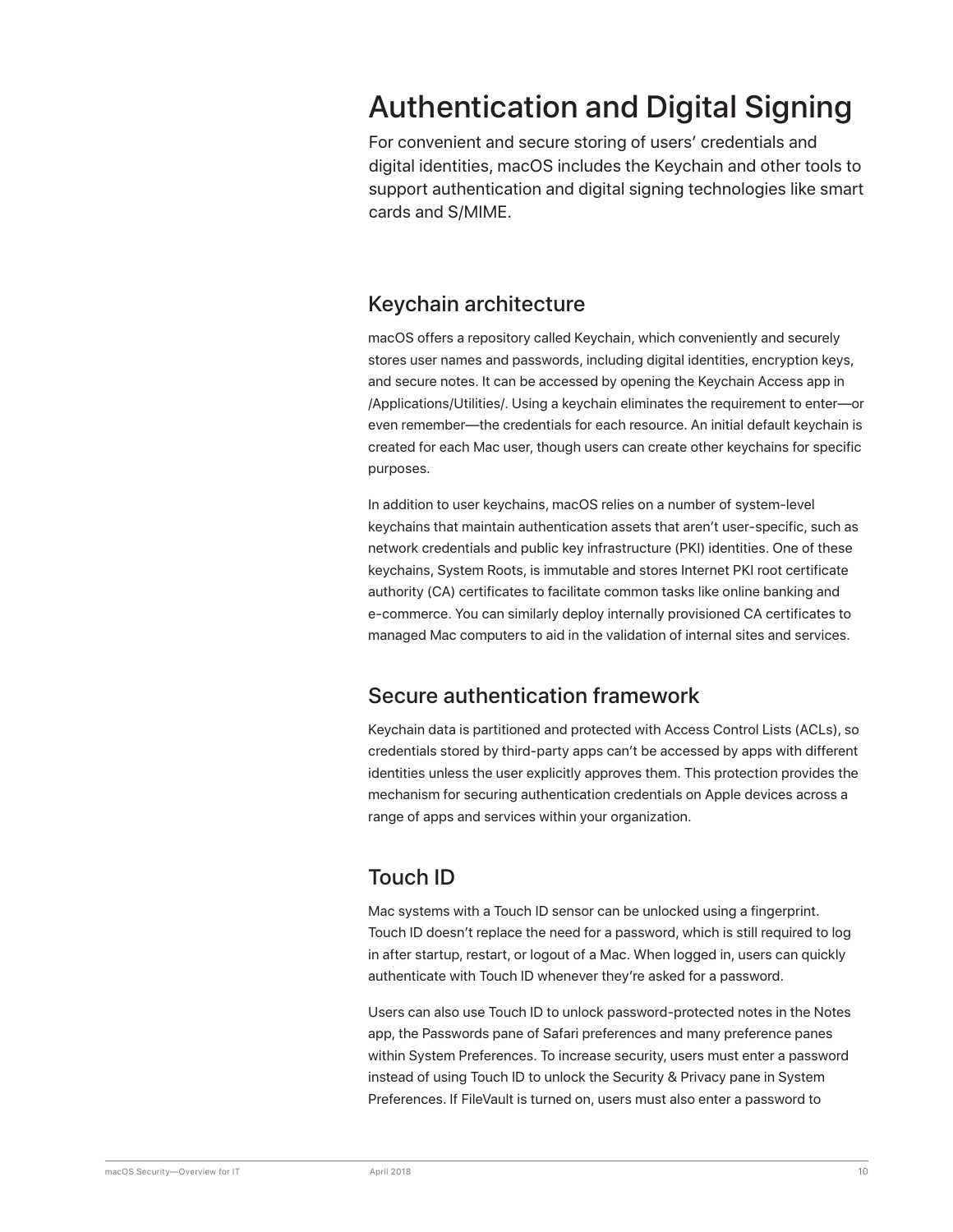manage Users & Groups preferences. Multiple users who log in to the same Mac can use Touch ID to switch accounts.

For more information on Touch ID and its security, see the Apple Support article "About Touch ID advanced security technology" at support.apple.com/HT204587.

# Auto Unlock with Apple Watch

Users with Apple Watch can use it to automatically unlock their Mac. Bluetooth Low Energy (BLE) and peer-to-peer Wi-Fi allow Apple Watch to securely unlock a Mac after ensuring proximity between the devices. This requires an iCloud account with two-factor authentication (TFA) configured. For details on the protocol, as well as more information about Continuity and Handoff features, refer to the "iOS Security Guide" at www.apple.com/business/docs/ iOS\_Security\_Guide.pdf.

#### Smart cards

macOS Sierra and above includes native support for personal identity verification (PIV) cards. These cards are widely used in commercial and government organizations for TFA, digital signing, and encryption.

Smart cards include one or more digital identities that have a pair of public and private keys and an associated certificate. Unlocking a smart card with the personal identification number (PIN) provides access to the private keys used for authentication, encryption, and signing operations. The certificate determines what a key can be used for, what attributes are associated with it, and whether it's validated (signed) by a CA.

Smart cards can be used for two-factor authentication. The two factors needed to unlock a card are "something you have" (the card) and "something you know" (the PIN). macOS Sierra and above has native support for smart card login window authentication and client certificate authentication to websites on Safari. It also supports Kerberos authentication using key pairs (PKINIT) for single signon to Kerberos-supported services.

For more information about smart card deployment with macOS, refer to the macOS Deployment Reference at help.apple.com/deployment/macos.

# Digital signing and encryption

In the Mail app, users can send messages that are digitally signed and encrypted. Mail automatically discovers appropriate RFC 822 case-sensitive email address subject or subject alternative names on digital signing and encryption certificates on attached PIV tokens in compatible smart cards. If a configured email account matches an email address on a digital signing or encryption certificate on an attached PIV token, Mail automatically displays the signing button in the toolbar of a new message window. If Mail has the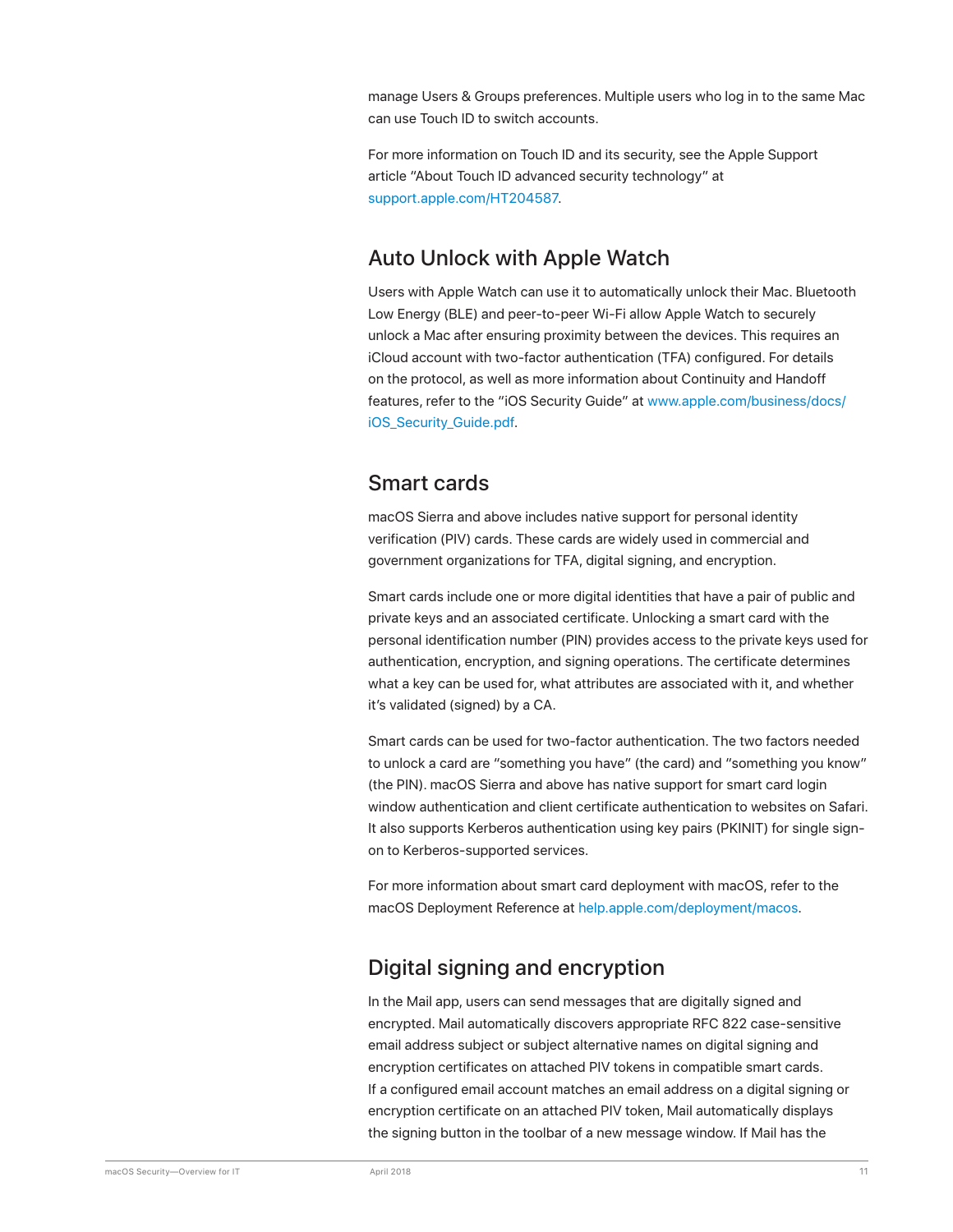recipient's email encryption certificate or can discover it in the Microsoft Exchange Global Address List (GAL), an unlocked icon appears in the new message toolbar. A locked lock icon indicates the message will be sent encrypted with the recipient's public key.

# Per-message S/MIME

macOS supports per-message S/MIME. This means that S/MIME users can choose to always sign and encrypt messages by default or to selectively sign and encrypt individual messages.

Identities used with S/MIME can be delivered to Apple devices using a configuration profile, an MDM solution, the Simple Certificate Enrollment Protocol (SCEP), or Microsoft Active Directory Certificate Authority.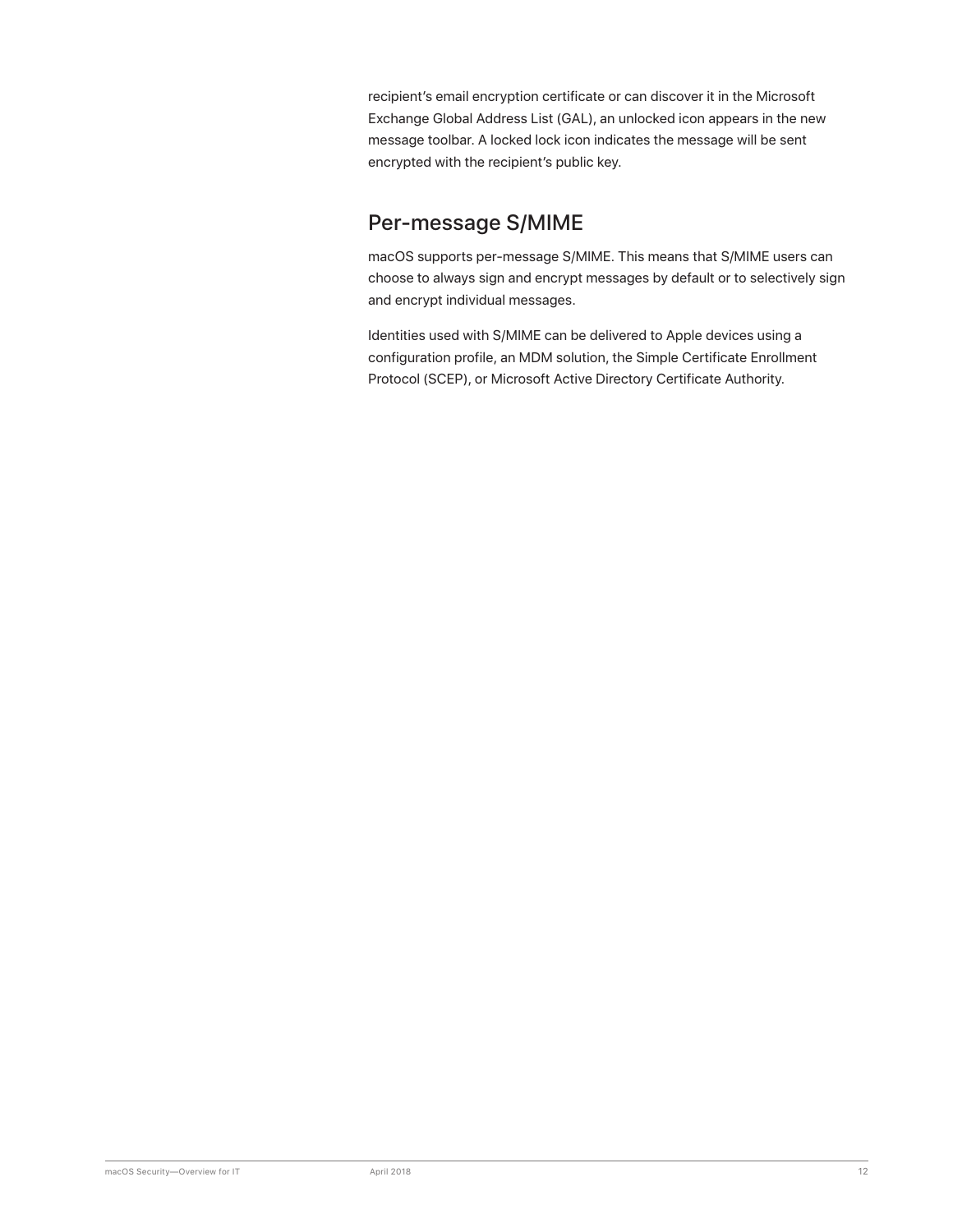# Network Security

In addition to the built-in safeguards Apple uses to protect data stored on Mac computers, there are many network security measures that organizations can take to keep information secure as it travels to and from a Mac.

Mobile users must be able to access corporate networks from anywhere in the world, so it's important to ensure that they're authorized and their data is protected during transmission. macOS uses—and provides developer access to—standard networking protocols for authenticated, authorized, and encrypted communications. To accomplish these security objectives, macOS integrates proven technologies and the latest standards for Wi-Fi data network connections.

#### TLS

macOS supports Transport Layer Security (TLS 1.0, TLS 1.1, and TLS 1.2) and DTLS. It supports both AES-128 and AES-256, and prefers cipher suites with perfect forward secrecy. Safari, Calendar, Mail, and other Internet apps automatically use this protocol to enable an encrypted communication channel between the device and network services.

High-level APIs (such as CFNetwork) make it easy for developers to adopt TLS in their apps, while low-level APIs (such as SecureTransport) provide finegrained control. CFNetwork disallows SSLv3, and apps that use WebKit (such as Safari) are prohibited from making an SSLv3 connection.

As of macOS High Sierra and iOS 11, SHA-1 certificates are no longer allowed for TLS connections unless trusted by the user. Certificates with RSA keys shorter than 2048 bits are also disallowed. The RC4 symmetric cipher suite is deprecated in macOS Sierra and iOS 10. By default, TLS clients or servers implemented with SecureTransport APIs don't have RC4 cipher suites enabled, and are unable to connect when RC4 is the only cipher suite available. To be more secure, services or apps that require RC4 should be upgraded to use modern, secure cipher suites.

# App Transport Security

App Transport Security provides default connection requirements so that apps adhere to best practices for secure connections when using NSURLConnection, CFURL, or NSURLSession APIs. By default, App Transport Security limits cipher selection to include only suites that provide forward secrecy, specifically ECDHE\_ECDSA\_AES and ECDHE\_RSA\_AES in GCM or CBC mode. Apps are able to disable the forward secrecy requirement on a per-domain basis, in which case RSA\_AES is added to the set of available ciphers.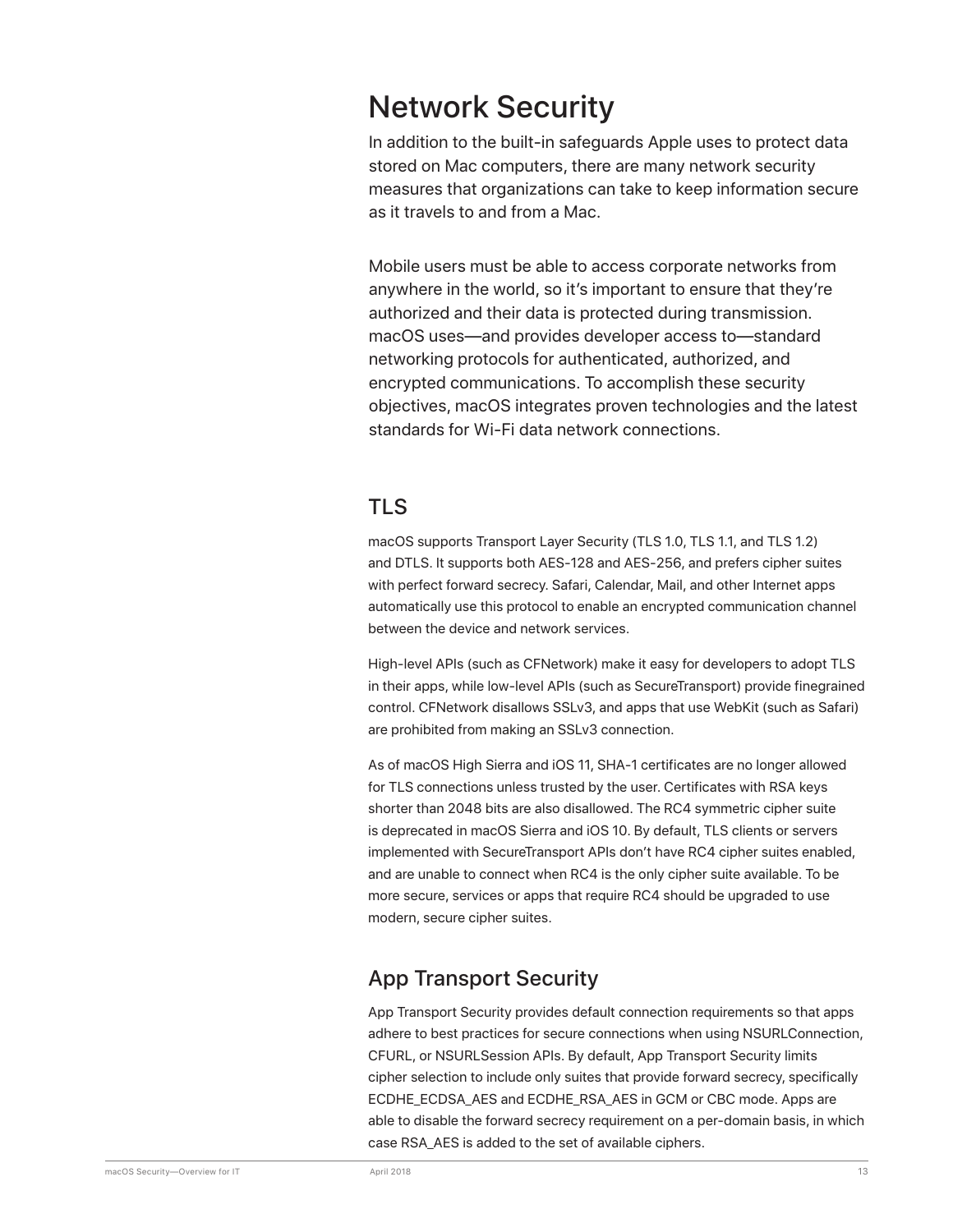Servers must support TLS 1.2 and forward secrecy, and certificates must be valid and signed using SHA-256 or better with a minimum 2048-bit RSA key or 256-bit elliptic curve key.

Network connections that don't meet these requirements will fail, unless the app overrides App Transport Security. Invalid certificates always result in a hard failure and no connection. App Transport Security is automatically applied to apps that are compiled for macOS 10.11 or later.

#### VPN

Secure network services like virtual private networking (VPN) typically require minimal setup and configuration to work with macOS. Mac computers work with VPN servers that support the following protocols and authentication methods:

- IKEv2/IPSec with authentication by shared secret, RSA certificates, ECDSA certificates, EAP-MSCHAPv2, or EAP-TLS
- SSL VPN using the appropriate client app from the App Store
- Cisco IPSec with user authentication by password, RSA SecurID or CRYPTOCard, and machine authentication by shared secret and certificates
- L2TP/IPSec with user authentication by MS-CHAPV2 password, RSA SecurID or CRYPTOCard, and machine authentication by shared secret

In addition to VPN solutions from third parties, macOS supports the following:

- **VPN On Demand** for networks that use certificate-based authentication. IT policies specify which domains require a VPN connection by using a VPN configuration profile.
- **Per-App VPN** for facilitating VPN connections on a much more granular basis. MDM can specify a connection for each managed app and specific domains in Safari. This helps ensure that secure data always goes to and from the corporate network—and that a user's personal data doesn't.

#### Wi-Fi

macOS supports industry-standard Wi-Fi protocols, including WPA2 Enterprise, to provide authenticated access to wireless corporate networks. WPA2 Enterprise uses 128-bit AES encryption, giving users the highest level of assurance that their data remains protected when sending and receiving communications over a Wi-Fi network connection. With support for 802.1X, Mac computers can be integrated into a broad range of RADIUS authentication environments. Methods for 802.1X wireless authentication include EAP-TLS, EAP-TTLS, EAP-FAST, EAP-AKA, PEAPv0, PEAPv1, and LEAP.

WPA/WPA2 Enterprise authentication can also be used at the login window of macOS so the user logs in to authenticate to the network.

The macOS Setup Assistant supports 802.1X authentication with user name and password credentials using TTLS or PEAP.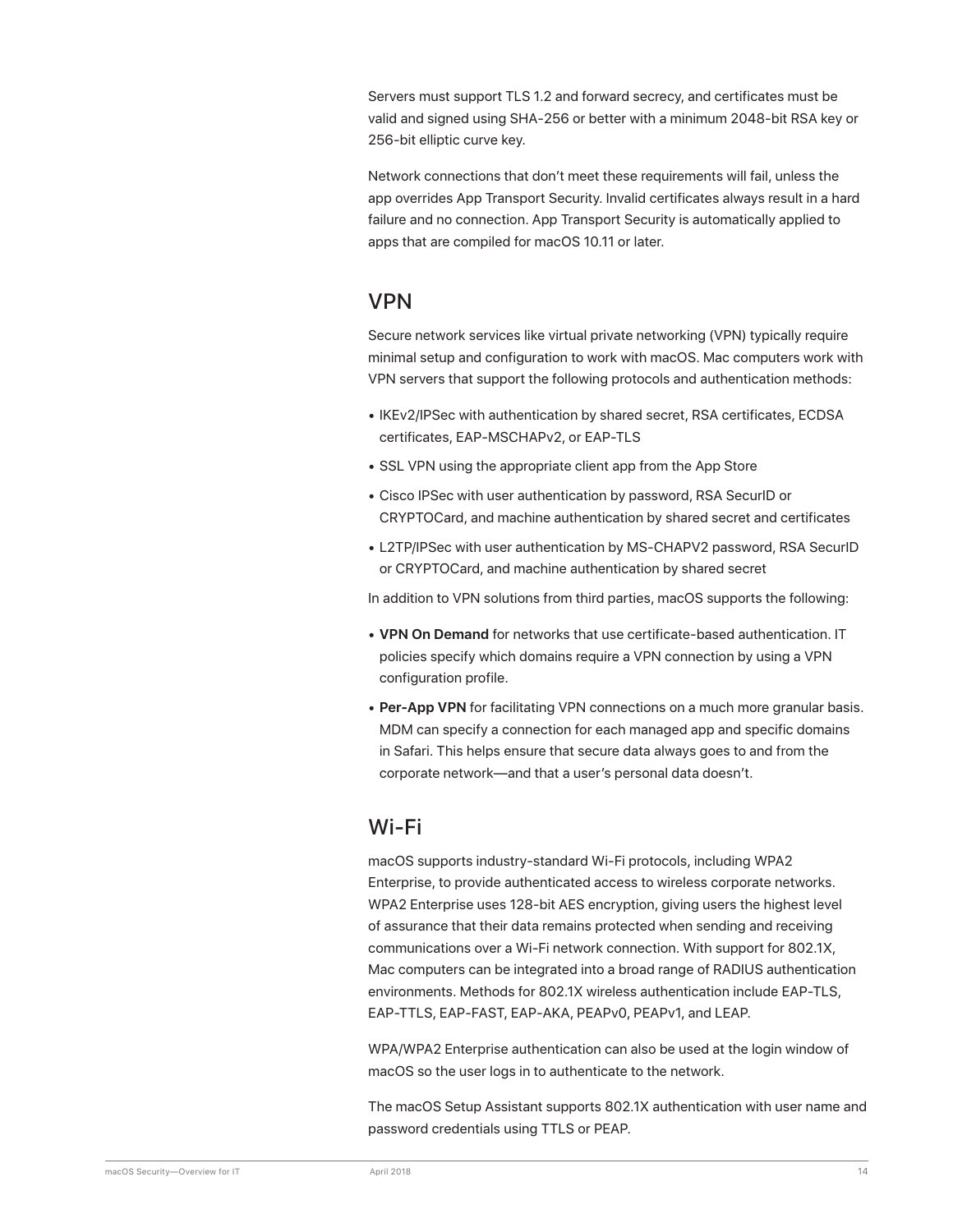### Firewall

macOS includes a built-in firewall to protect the Mac from network access and denial-of-service attacks. It supports the following configurations:

- Block all incoming connections, regardless of app
- Automatically allow built-in software to receive incoming connections
- Automatically allow downloaded and signed software to receive incoming connections
- Add or deny access based on user-specified apps
- Prevent the Mac from responding to ICMP probing and portscan requests

# Single sign-on

macOS supports authentication to enterprise networks using Kerberos. Apps can use Kerberos to authenticate users to services they're authorized to access.Kerberos can also be used for a range of network activities, from secure Safari sessions and network file system authentication to third-party apps. Certificatebased authentication (PKINIT) is supported, although app adoption of a developer API is required.

GSS-API SPNEGO tokens and the HTTP Negotiate protocol work with Kerberosbased authentication gateways and Windows Integrated Authentication systems that support Kerberos tickets. Kerberos support is based on the opensource Heimdal project.

The following encryption types are supported:

- AES128-CTS-HMAC-SHA1-96
- AES256-CTS-HMAC-SHA1-96
- DES3-CBC-SHA1
- ARCFOUR-HMAC-MD5

To configure Kerberos, acquire tickets with Ticket Viewer, log in to a Windows Active Directory domain, or use the command-line kinit tool.

#### AirDrop security

Mac computers that support AirDrop use BLE and Apple-created peer-to-peer Wi-Fi technology to send files and information to nearby devices, including AirDrop-capable iOS devices running iOS 7 or later. The Wi-Fi radio is used to communicate directly between devices without using any Internet connection or Wi-Fi access point. This connection is encrypted with TLS.

For more information about AirDrop, AirDrop security, and other Apple services, see the "Network Security" section of the "iOS Security Guide" at www.apple.com/business/docs/iOS\_Security\_Guide.pdf.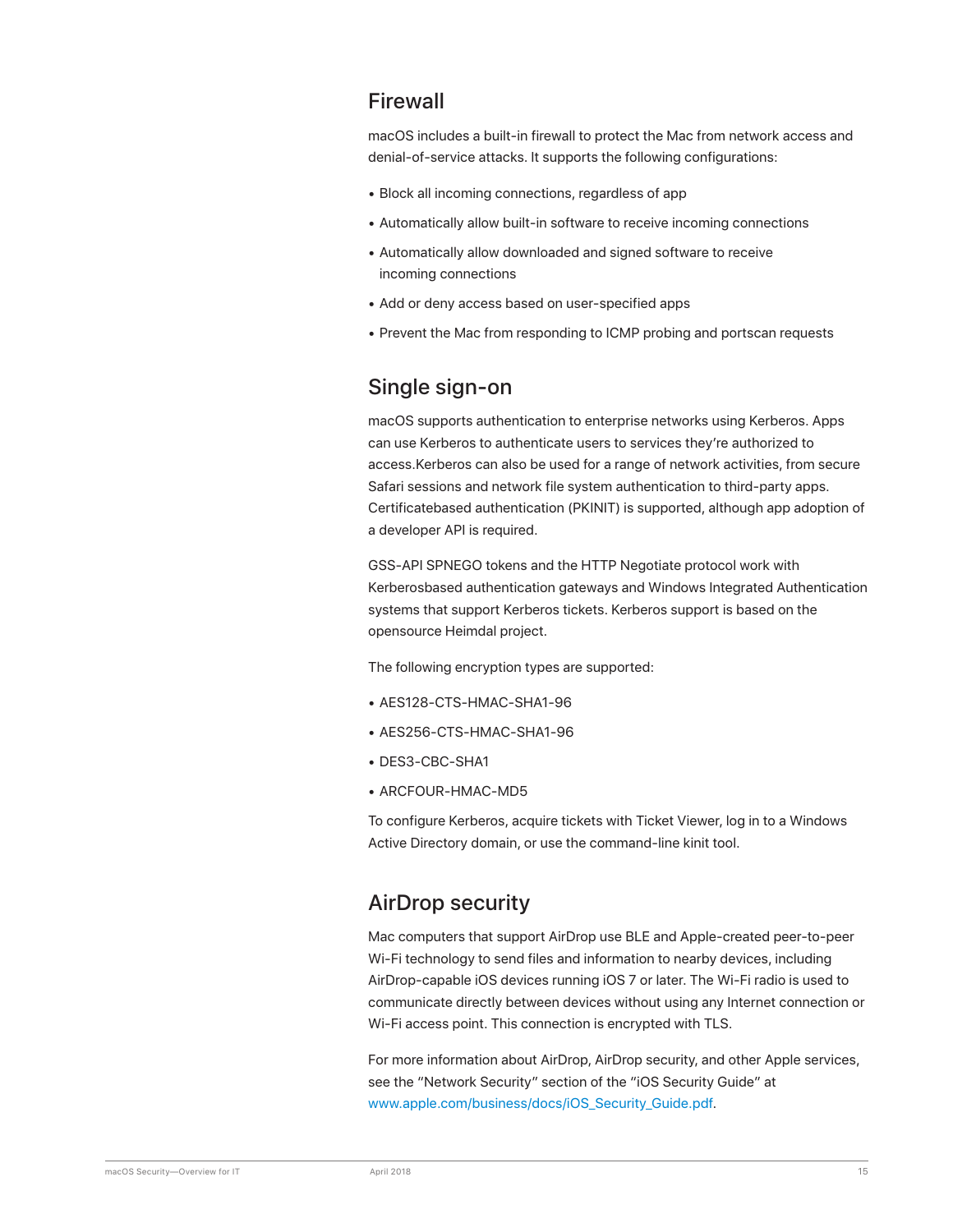# Device Controls

macOS supports flexible security policies and configurations that are easy to enforce and manage. This enables organizations to protect corporate information and ensure that employees meet enterprise requirements, even if they're using computers they've provided themselves—for example, as part of a "bring your own device" (BYOD) program.

Organizations can use resources such as password protection, configuration profiles, and third-party MDM solutions to manage fleets of devices and help keep corporate data secure, even when employees access this data on their personal Mac computers.

### Password protection

On Mac computers with Touch ID, the minimum passcode length is eight characters. Long and complex passcodes are always recommended, as they are harder to guess or attack.

Administrators can enforce complex passwords and other policies using MDM or by requiring users to manually install configuration profiles. An administrator password is needed for the macOS passcode policy payload installation.

For details about each policy available in MDM settings, see help.apple.com/ deployment/mdm/#/mdm4D6A472A.

For developer details about each policy, refer to the Configuration Profile Reference at developer.apple.com/library/ios/featuredarticles/ iPhoneConfigurationProfileRef.

# Configuration enforcement

A configuration profile is an XML file that allows an administrator to distribute configuration information to Mac computers. If the user deletes a configuration profile, all the settings defined by the profile are also removed. Administrators can enforce settings by tying policies to Wi-Fi and data access. For example, a configuration profile that provides an email configuration can also specify a device password policy. A user won't be able to access mail unless the password meets the administrator's requirements.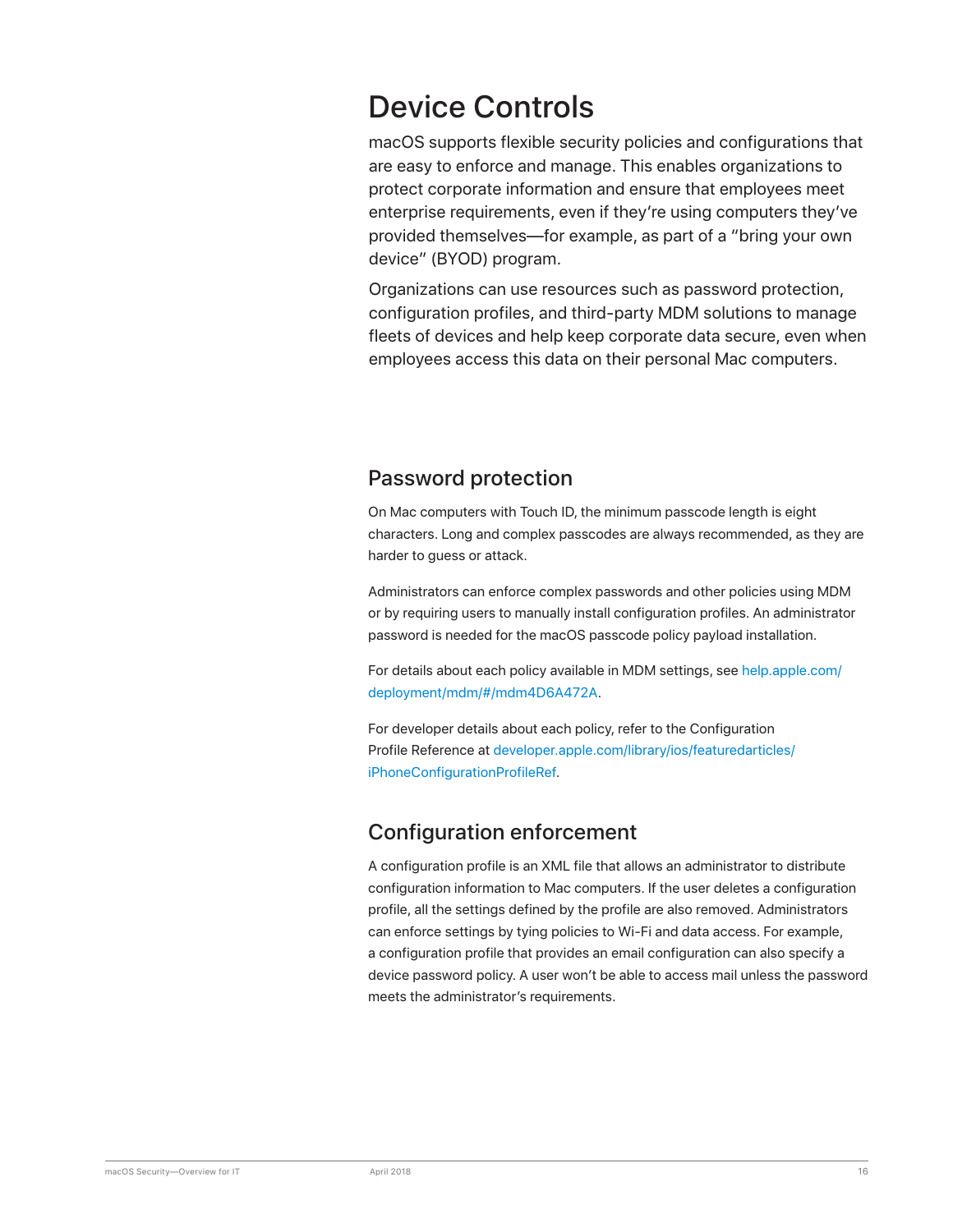A macOS configuration profile contains a number of settings that can be specified, including:

- Passcode policies
- Restrictions on device features (for example, disabling the camera)
- Wi-Fi or VPN settings
- Mail or Exchange server settings
- LDAP directory service settings
- Firewall settings
- Credentials and keys
- Software updates

For a current list of profiles, refer to the Configuration Profile Reference at help.apple.com/deployment/mdm/#/mdm5370d089.

Configuration profiles can be signed and encrypted to validate their origins, ensure their integrity, and protect their contents. Configuration profiles can also be locked to a Mac to completely prevent their removal, or to allow removal only with a password. Configuration profiles that enroll a Mac in an MDM solution can be removed—but doing so also removes managed configuration information, data, and apps.

Users can install configuration profiles that are downloaded from Safari, sent in a mail message, or sent over the air using an MDM solution. When a user sets up a Mac in DEP or Apple School Manager, the computer downloads and automatically installs a profile for MDM enrollment.

#### MDM

macOS support for MDM allows businesses to securely configure and manage scaled Mac, iPhone, iPad, and Apple TV deployments across their organizations. MDM capabilities are built on existing macOS technologies such as configuration profiles, over-the-air enrollment, and the Apple Push Notification service (APNs). For example, APNs is used to wake the device so it can communicate directly with its MDM solution over a secured connection. No confidential or proprietary information is transmitted by APNs.

Using MDM, IT departments can enroll Mac computers in an enterprise environment, wirelessly configure and update settings, monitor compliance with corporate policies, and even remotely wipe or lock managed Mac computers.

#### Device enrollment

Device enrollment, part of Apple School Manager and Apple Deployment Programs, provides a fast, streamlined way to deploy Mac computers that an organization has purchased directly from Apple or through participating Apple Authorized Resellers.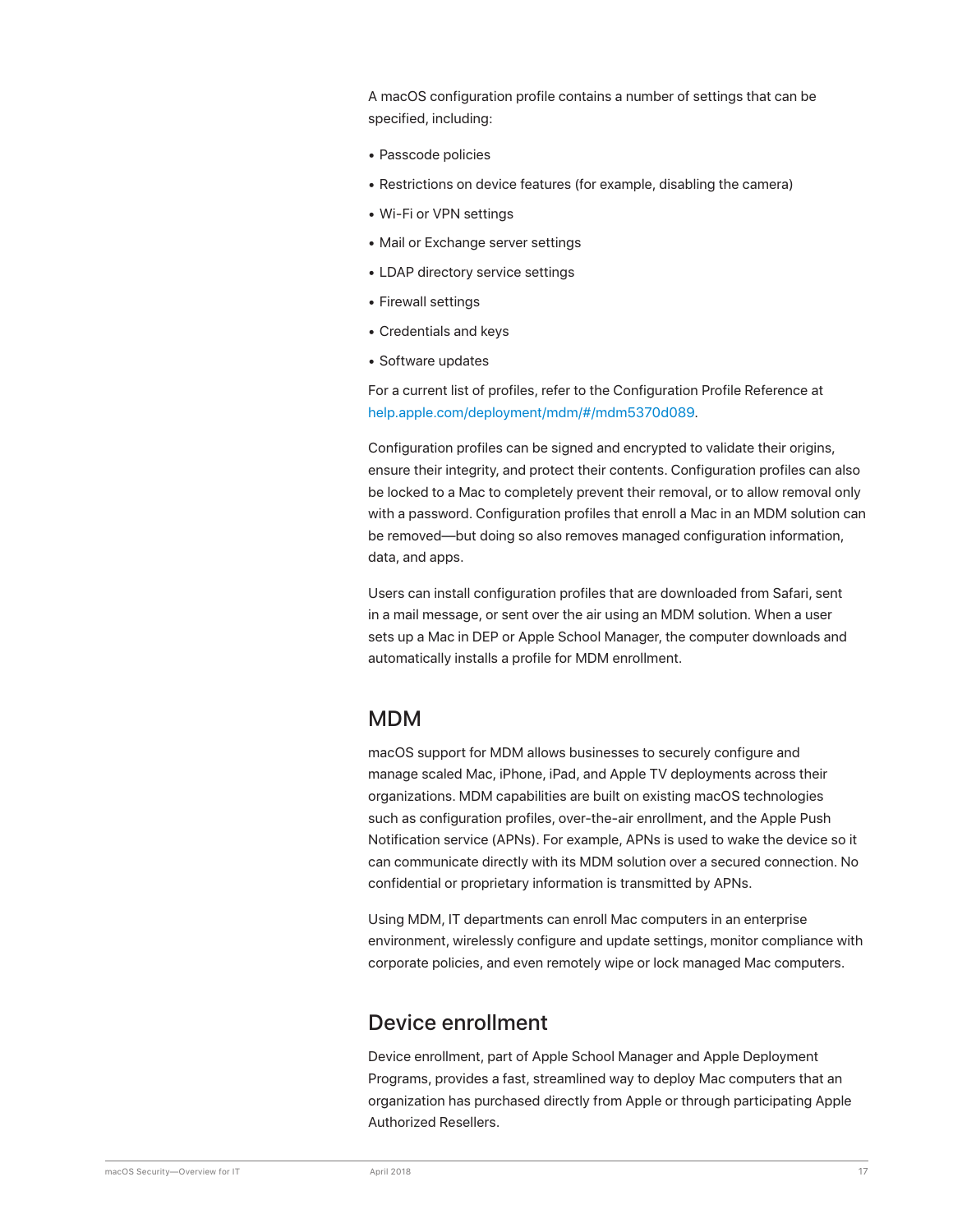Organizations can automatically enroll computers in MDM without having to physically touch or prep the computers before users get them. After enrolling, administrators sign in to the program website and link the program to their MDM solution. The computers they purchased can then be automatically assigned with an MDM solution. Once a Mac has been enrolled, any MDMspecified configurations, restrictions, or controls are automatically installed. All communication between computers and Apple servers are encrypted in transit with HTTPS (SSL).

The setup process for users can be further simplified by removing specific steps in Setup Assistant, so users are up and running quickly. Administrators can also control whether or not the user can remove the MDM profile from the computer and ensure that device restrictions are in place from the very start. Once the computer is unboxed and activated, it enrolls in the organization's MDM solution—and all management settings, apps, and books are installed. Note, Device Enrollment is not available in all countries or regions.

For more information related to businesses, see Apple Deployment Programs Help at help.apple.com/deployment/business. For more information related to education, see Apple School Manager Help at help.apple.com/schoolmanager.

#### **Restrictions**

Restrictions can be enabled—or in some cases, disabled—by administrators to prevent users from accessing a specific app, service, or function of the device. Restrictions are sent to devices in a Restrictions payload within a configuration profile. Restrictions can be applied to macOS, iOS, and tvOS devices.

A current list of available restrictions for IT managers can be viewed at: help.apple.com/deployment/mdm/#/mdm2pHf95672.

# Remote wipe and remote lock

Mac computers can be erased remotely by an administrator or user. Instant remote wipe is available only if the Mac has FileVault enabled. When a remote wipe command is triggered by MDM or iCloud, the computer sends an acknowledgment and performs the wipe. With a remote lock, MDM requires that a six-digit passcode be applied to the Mac, rendering any user locked out until this passcode is typed in.